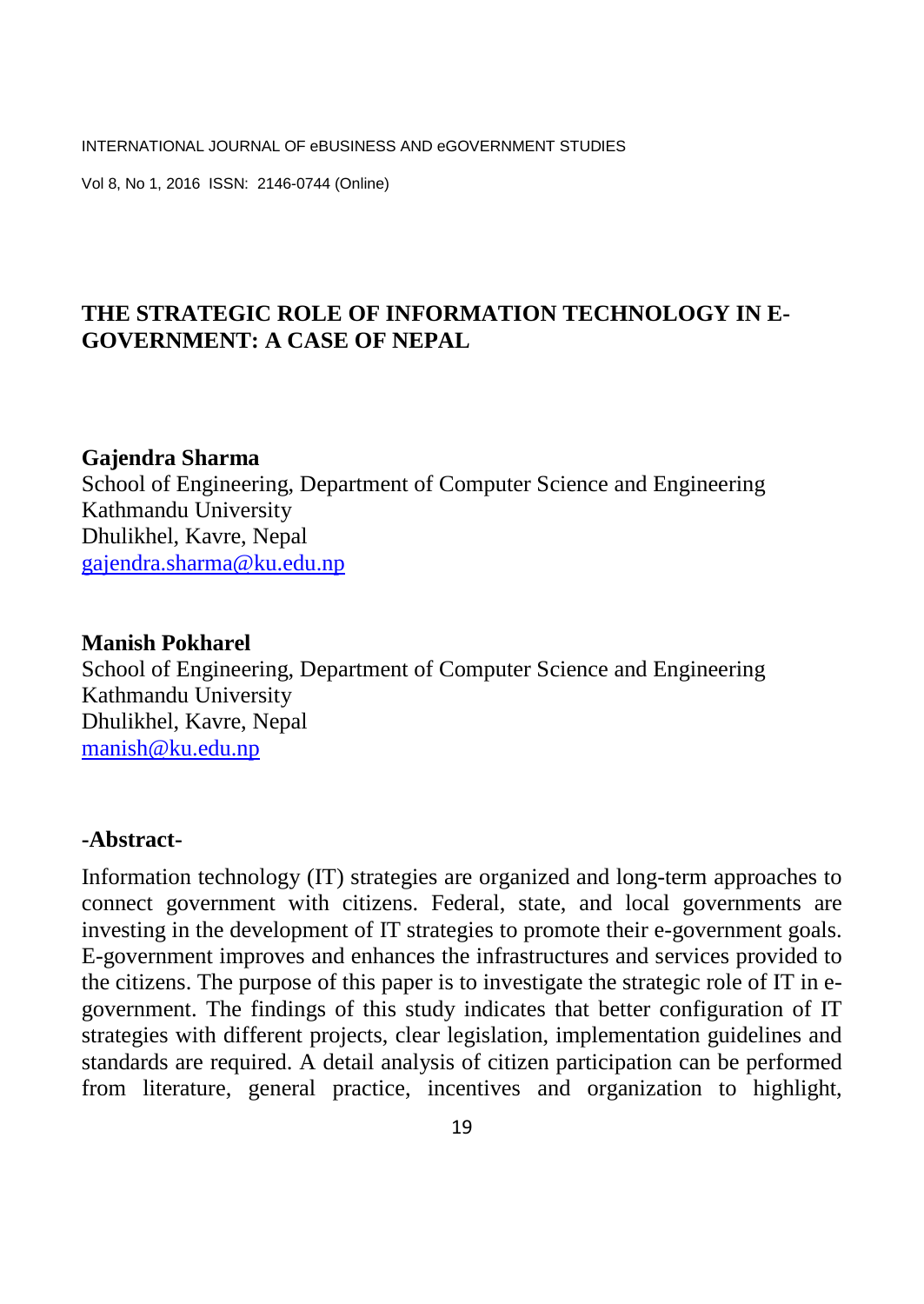investigate, and discuss major issues regarding the public participation challenges in e-government. This is an important IT implication in this paper that provides contribution to theory and practice of e-government. The major findings of this study are useful for decision makers, policy makers and also valuable for actual understanding of the needs of the citizens.

**Keywords:** *Information technology, e-government, strategy, information systems* **JEL Classification**: O03

## **1. INTRODUCTION**

Governments in different countries have acquired remarkable development in egovernment initiatives during the last ten years. E-government is the technologyenabled alteration and transformation of governments for the reduction of costs, for the increase of transparency, and for the enhancement on service delivery and public administration (Irani et al., 2006). Curtin et al. (2004) define e-government as the use of information and communications technology (ICT) by governments and their agents to increase operations, the delivery of public information and services, citizen engagement and public participation, and the process of governance. According to Leeet al.(2008), e-government is the process of delivering information and services to citizens, business, and public administration online by the government. The development of any country is almost depends on the advancement in developing the technology in different fields. The new technology with young minds creates a synergy both in knowledge and resource utilization (Jai Ganesh and Nagarajan, 2013). IT provides increased operational competence by reducing costs and increasing productivity, and better quality of services provided by government organizations(Gil-Garcial et al., 2003, Gajendra et al., 2012, Burn and Robins, 2003). Srivastava (2011) developed a model that outlines government and public areas where e-government provides better outcomes.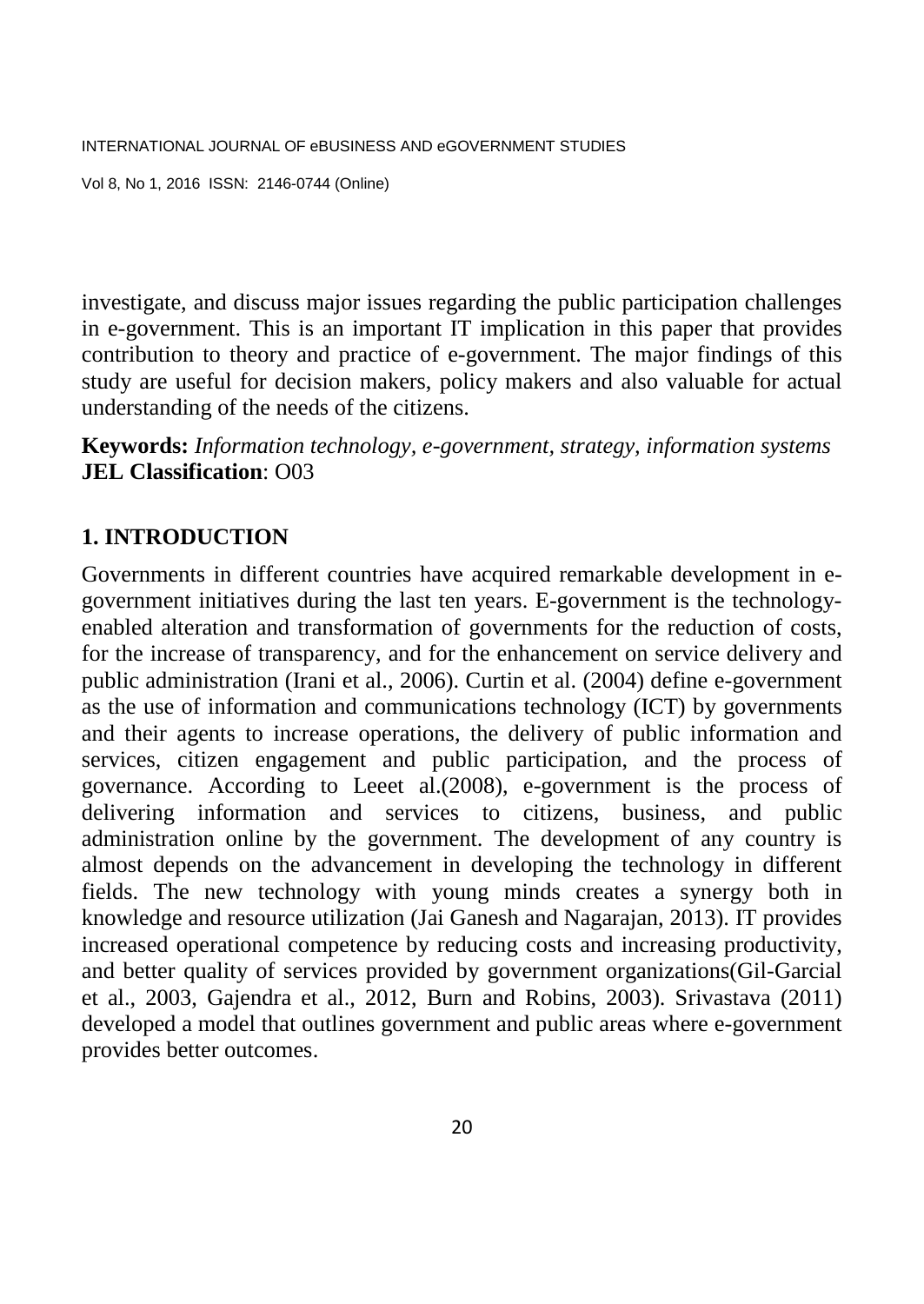Recent studies in e-government implication indicate a strong impact of optimism, publicity and lack of balance in e-government functioning (Heeks and Bailur, 2007). The use of digital infrastructure for governance is accepted worldwide (Jaeger, 2003; Riley, 2007). Adoption of web-based technologies to deliver government services has become a universal trend in public administration. IT, thus, is the reinforcement driver of e-government (Lee and Kim, 2007).The studies of information use in government focuses on the design and use of ICTs in the public sector as well as on the implication of IT in inter-governmental collaboration. An exhaustive understanding of the design and use of IT requires the study of institutional strength and composition.

The purpose of this paper is to investigate the strategic role of IT in e-government. Jaeger (2003) believes that e-government include the use of other ICT, such as database, networking, discussion support,multimedia, automation, tracking and tracing and personal identification technologies. E-government is not about the use of technology, it is the relationshipamongtechnology, policy and various stakeholders, which come together to construct and offer improved services to citizens. Technologies by themselves do not define what e-government is and what it will be (Yildiz, 2007). However, unpredictable IT infrastructure in government organizations will minimize the e-government performance. The shortage of IT skills is also a barrier, which contends a number of challenges regarding the efficiency of a public administration to provide modern egovernment services (Heeks, 2006; Ho, 2002).

This study is divided into seven sections including these introductory comments. Section 2 frames the discussion about IT strategy and e-government literature and relevance issues. Section 3 describes the theoretical foundation of the study. Section 4 presents research model and hypotheses development. Section 5 presents methodology and results of this study. Section 6 includes discussion of this study along with theoretical and practical implications and limitations. Finally, the article offers some conclusions and recommendations.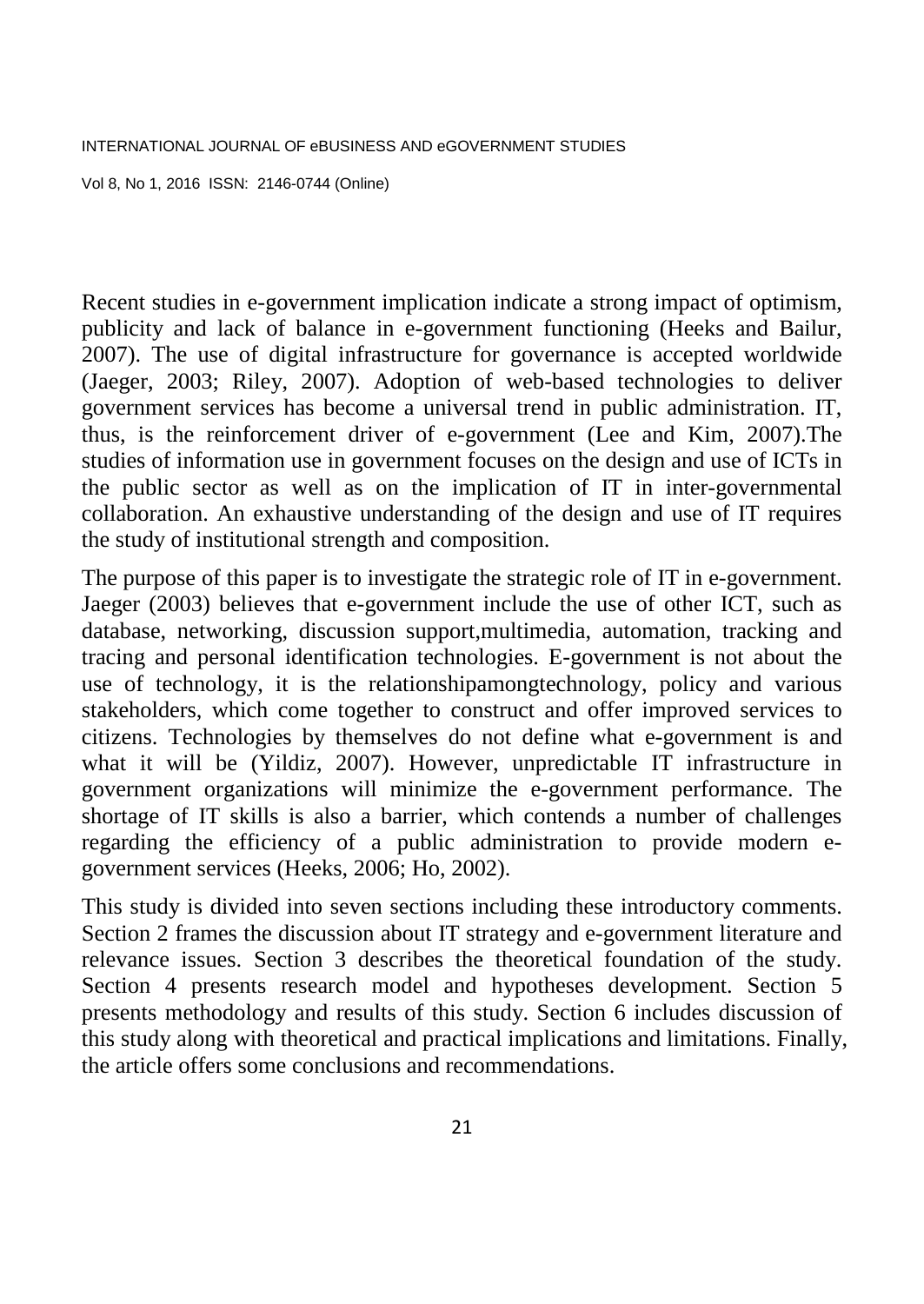# **2. LITERATURE REVIEW AND THEORETICAL BACKGROUND**

Information quality was found to be a major variable during information retrieval from the state website. Moreover, service quality, perceived ease of use and transaction security is important variables which influence the public intention to execute transactions with the government (Rehman and Esichaikul, 2011). The introduction of IT is undergoing a period of eight to 10-year growth when technology investments are growing twice faster than the economy, followed by a similarly long period when technology investments are growing at the same pace as the economy (Loesch, 2012). Global IT development has belief over local economies influence because information sharing on new products in internet is highly significant and rapid delivery as well. The key problem relating to the high failure rate of e-government projects is the lack ofawareness about the potential factors that may assist citizens to adopt e-government services (Sang and Lee, 2009). The eagerness of the citizens to adopt e-government is the most important issue for successful e-government implementation of (Shareef et al., 2009). Bwalya (2009) developed a model combining existing models with ICT infrastructure and culture awareness.

Grant and Chau (2006) proposed an e-government framework to categorize, classify and evaluate e-government system. An effective definition of egovernment was started to find out the building blocks of e-government. Some important drives of e-government strategies are political and economic factors, vision, and requirements of each nation. Political spirit is vital to initiate any egovernment projects, and strategic vision facilitates for planning and proper implementation of e-government (Heeks, 2006; Rabaiah and Vandijck, 2009).

E-government development is disrupted by lack of resources and infrastructure in developing countries (Heeks, 2003; Mofleh and Wanous, 2008; United Nations, 2013). Some components such as inequality and poverty cause digital divide in diffusion of e-government (Heeks, 2006; Heeks and Bailur, 2007; United Nations, 2013). Another key issues are e-democracy, e-politics and cyber laws (Mofleh and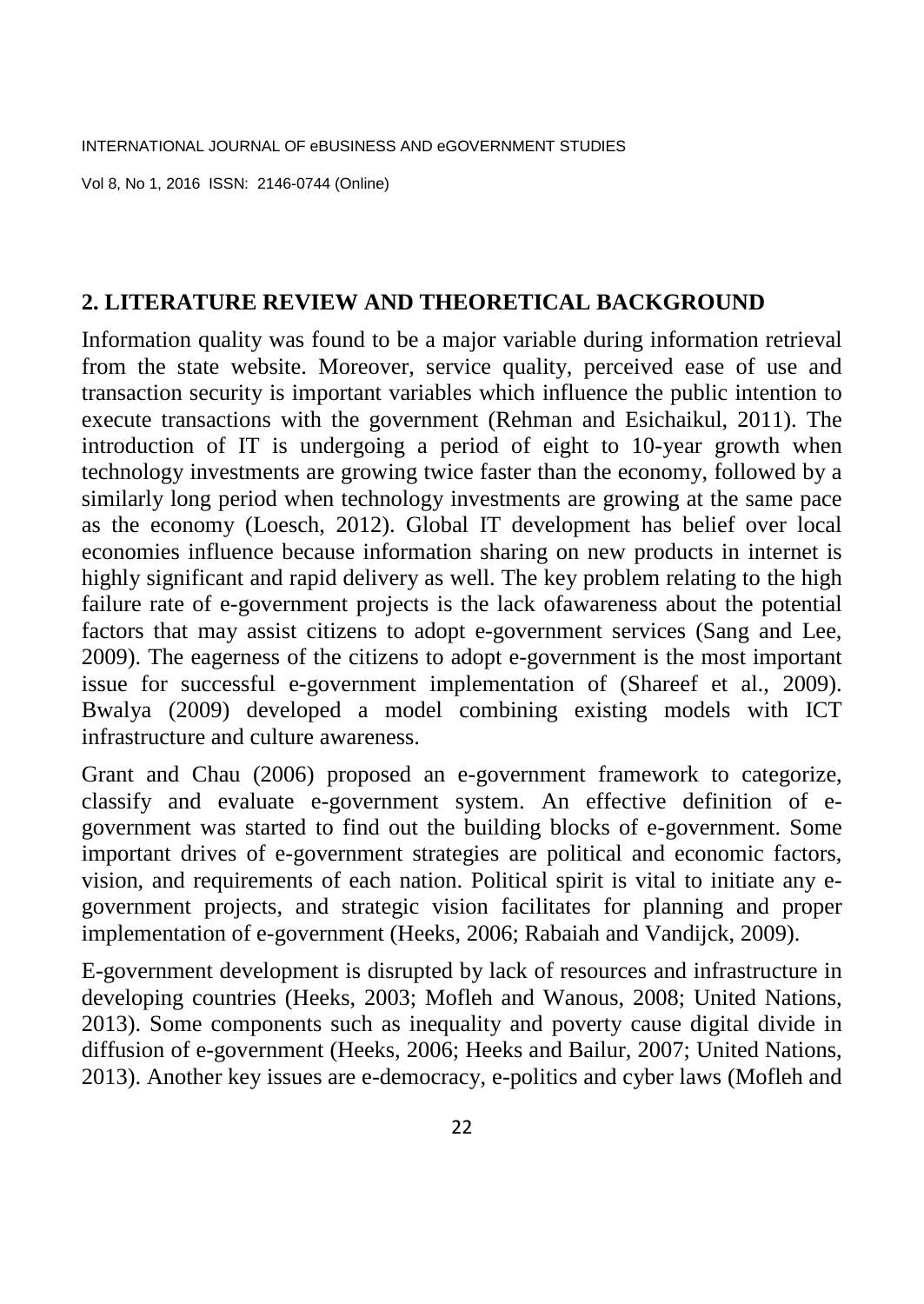Wanous, 2008; United Nations, 2013). TAM was broadly used in e-government study to investigate attitude toward e-government and citizen behavior (Wang and Doong, 2010; Martin and Rice, 2010, Zhao, 2011).Various technology adoption models have been applied to e-government studies by several researchers (Ahmad et al., 2012; Rehman et al., 2012; Venkatesh et al., 2011). UN (2012) and Kumar et al. (2007) have emphasized this dilemma, finding that the rate of adoption of egovernment is low around the world, although some countries are performing better than others.

Impact-oriented indicators should be well considered that includes public service quality, user satisfaction, innovation and evaluation of e-government services (OECD, 2011). Other factors are quickness in the public sector, openness, transparency and public participation and effective policy implementation. There is a need to observe improving policy factors for e-government capacity building, common standards, security guidelines, quality, completeness, depth and spread of services, coordination, mindset, etc (Kalsi and Kiran, 2012). The emergence of e-government is witnessed due to the developments in ITs that are harnessed to provide the operations of government services (Alkhaleefah et al., 2010, Krishnan and Thompson, 2011).

The rapid enhancement of technology is contributing to the expansion of IT. The organizational management of IT-enabled transformations is still remained limited (Tan et al., 2005; Irani et al. 2006; Alshawi et al., 2007). A requirement of the implementation of e-government to re-invent government services using IT has great importance in recent years (Kawalek & Wastell, 2005). Complexity and compatibility as well as relative advantage have been found to be significant in egovernment adoption (Alomari et al., 2010). Henriksson et al. (2007) argue for evaluating public sector websites with security and privacy policy, quality of information, usability, functions and public participation. Zhu et al. (2007) discovered that the transparency, accessibility, usability and interactivity are egovernment web sites evaluation parameters.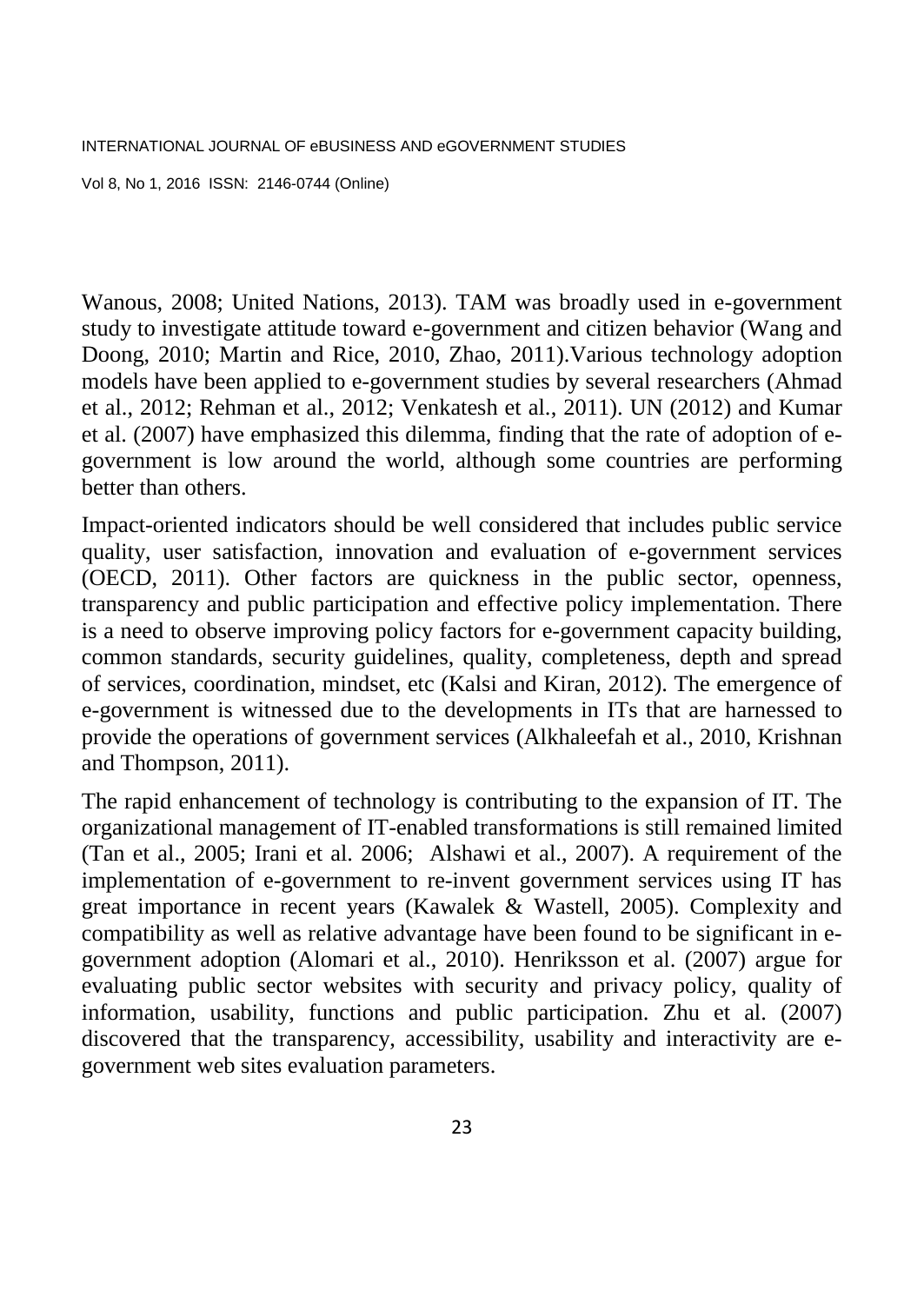## **3. RESEARCH MODEL AND HYPOTHESIS DEVELOPMENT**

The major aim of this study is to investigate the strategic role of IT in egovernment. Based on widespread literature review the conceptual model was developed. The first part of the block is pre-requisiting factors for e-government adoption. The variables are trust, website design, service quality and satisfaction. In this case these variables act as independent variables towards e-government adoption. In addition, IT standards and e-government strategy act as independent variable on e-government adoption. The contribution of mediating variable is to link motivating constructs and influencing constructs in e-government. All these variables were developed from literature review.

#### **3.1.Trust**

The importance of trust in e-government adoption is vital based on previous studies (Be´langer and Carter, 2008; Carter and Be´langer, 2005; Welch et al., 2005). Belanger and Carter (2008) provided confirmation empirically by evaluating the influence of trust in government over e-government adoption. They found that trust in government is a significant factor influencing public intention to use e-government. Priorresearch has comprehensively recognized trust in the internet as a significant predictor of e-government services adoption (Carter and Be<sup> $\alpha$ </sup>langer, 2005; Chang et al., 2005) and this study recognizes its importance. Based upon the above arguments we propose the first hypothesis as:

H1: Trust is positively and directly associated with e-government adoption in online platform.

#### **3.2.Website design**

E-government website was investigated to be a strong predictor of actual systems usage in the information systemsstudy(Chau and Hu, 2001; Venkatesh et al., 2003). User-centered websites are important for governments as e-government websites are becoming the significant medium for electronic transaction between citizens and government (Becker, 2004). Bertot and Jaeger (2006) mention that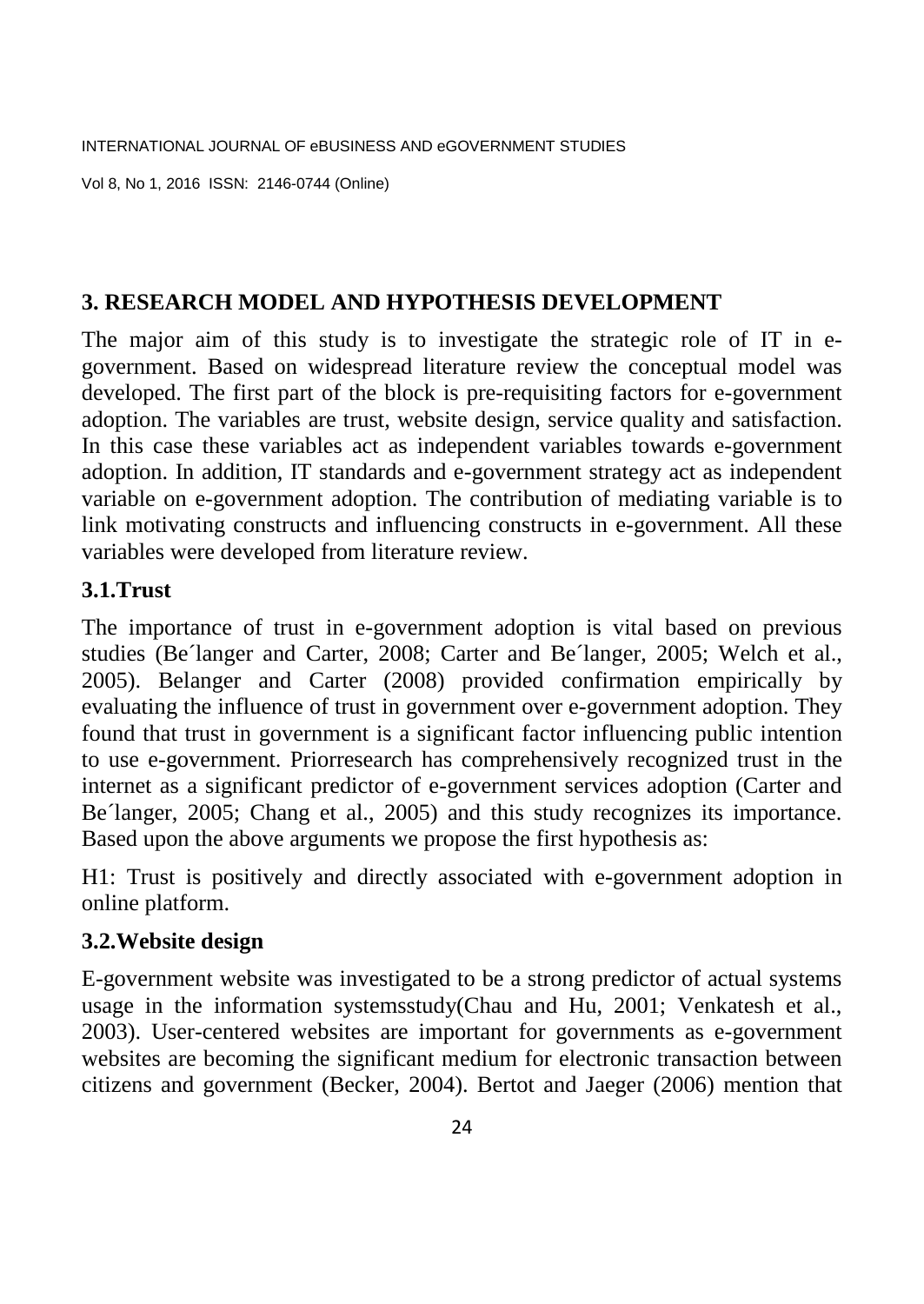user acceptance is critical factor in establishing user focused e-government services. Different studies show that well-designed and attractive contents on government websites play critical role to provide citizen satisfaction (Smith, 2001; Wang et al., 2005; Gajendra et al., 2012). Thus, we propose following hypothesis:

H2: Website design is positively related to e-government adoption in online environment.

## **3.3.Service quality**

Service quality is important variable to perform transactions with the government (Rehman and Esichaikul, 2012). The government should pay more attention on how information will be delivered and organized to the people (Stiftung, 2002). Parasuraman et al. (1988) developed a scale to measure quality which is called 'SERVQUAL'. The components of the scale are responsiveness, assurance, tangibles, reliability and empathy. A complete service quality impacts satisfaction and adoption (Reichheld et al., 2000). The quality of service plays a vital role in ebusiness. Sureschander et al. (2002) found five critical factors that are essential in measuring service quality: human element of service delivery, tangibles of service, core service or service product, system inaction of service delivery and social responsibility. Thus, higher quality of service will provide greater customer satisfaction.

H3: Service quality positively influences e-government adoption

# **3.4.Satisfaction**

Online services will lead to increase satisfaction among citizens and acceptance of the public services (Stiftung, 2002). Technology facilitates to identify a website where delivery of services could be monitored to meet the individual needs to enhance the satisfaction of citizens from government services (Gilber and Balestrini, 2004; Gajendra et al., 2012). E-government adoption is measured by the level in which the government can provide trouble free services, rich and engaging support for public satisfaction. Thus the customer satisfaction is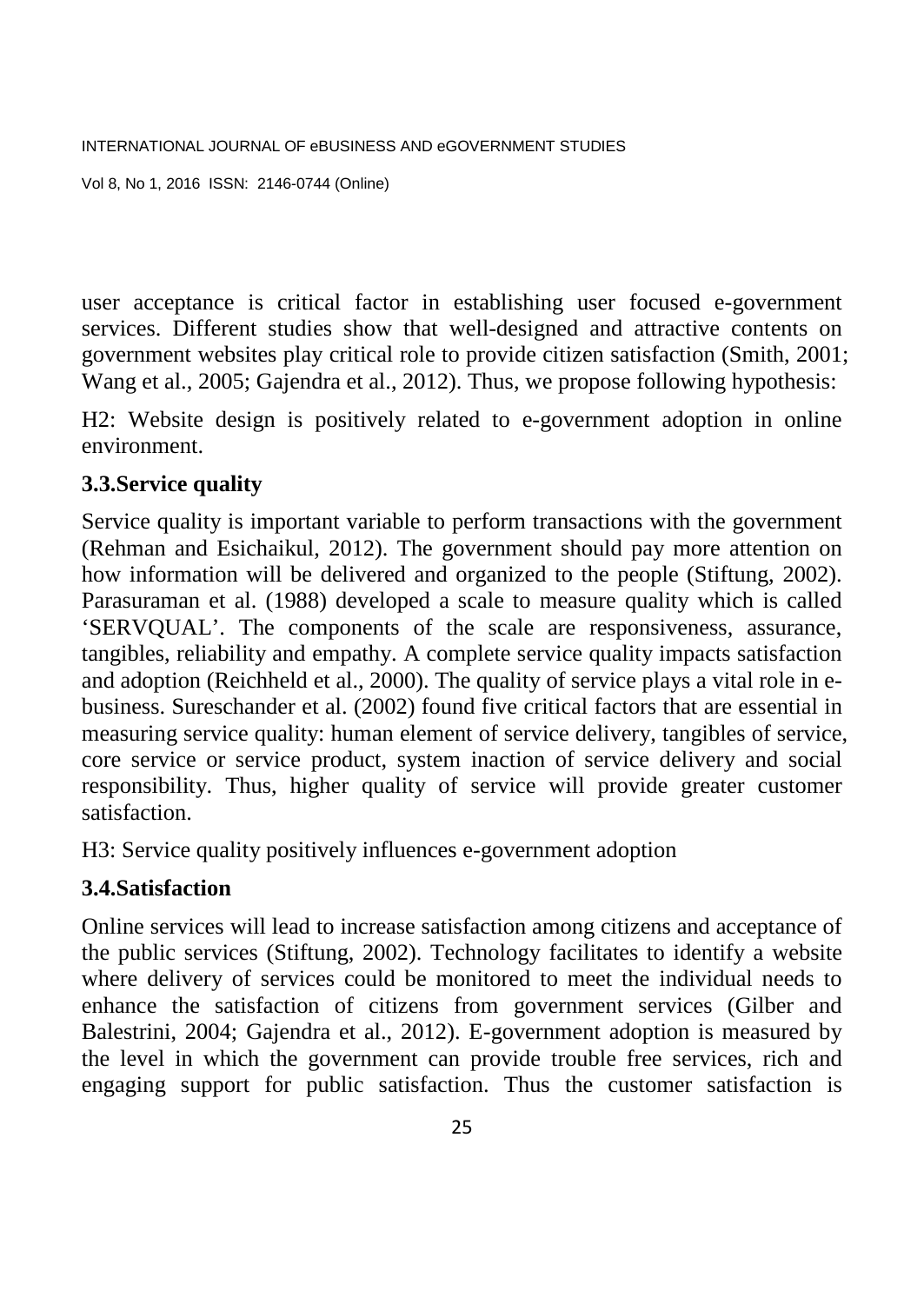measured by transactional satisfaction and overall satisfaction (Shanker et al., 2003).

H4: Public satisfaction in online platform positively effects e-government adoption

# **3.5.E-Government adoption**

The successful adoption of e-government services is important for governments. Warkentin et al. (2002) define adoption as the intention of people to involve in egovernment services in order to collect information and request services from the government. Carter and Belanger (2005) evaluate it as intent to implement, while Gilbert and Balestrini (2004) examine as intention to use e-government services. Both willingness and intention is considered as unidimensional measures of egovernment adoption. However, e-government adoption is a multi-dimensional variable. Adoption is a simple decision of using, or not using, electronic services. Akman et al. (2005) explained that the success of e-government adoption depends on public efficiency. E-government services offer public precision in the process of governance, such as prompt and efficient services, simplification of procedures, and friendly attitudes of an individual (Gajendra et al., 2012).

# **3.6.IT strategy**

IT strategy includes competencies, IT scope and IT governance. Some of the challenges in developing countries are lack of ICT infrastructure, public awareness on e-government services and citizens' trust in the government which are basis for e-government project failure (Heeks, 2006). Bwalya (2009) proposed a model that combines existing models with ICT infrastructure and culture awareness. The findings of this study were focused on the creation of an ICTenabled environment for the adoption of e-government. Hence, following hypothesis was developed:

H5: IT is directly and positively related to e-government adoption.

# **3.7.E-Government strategy**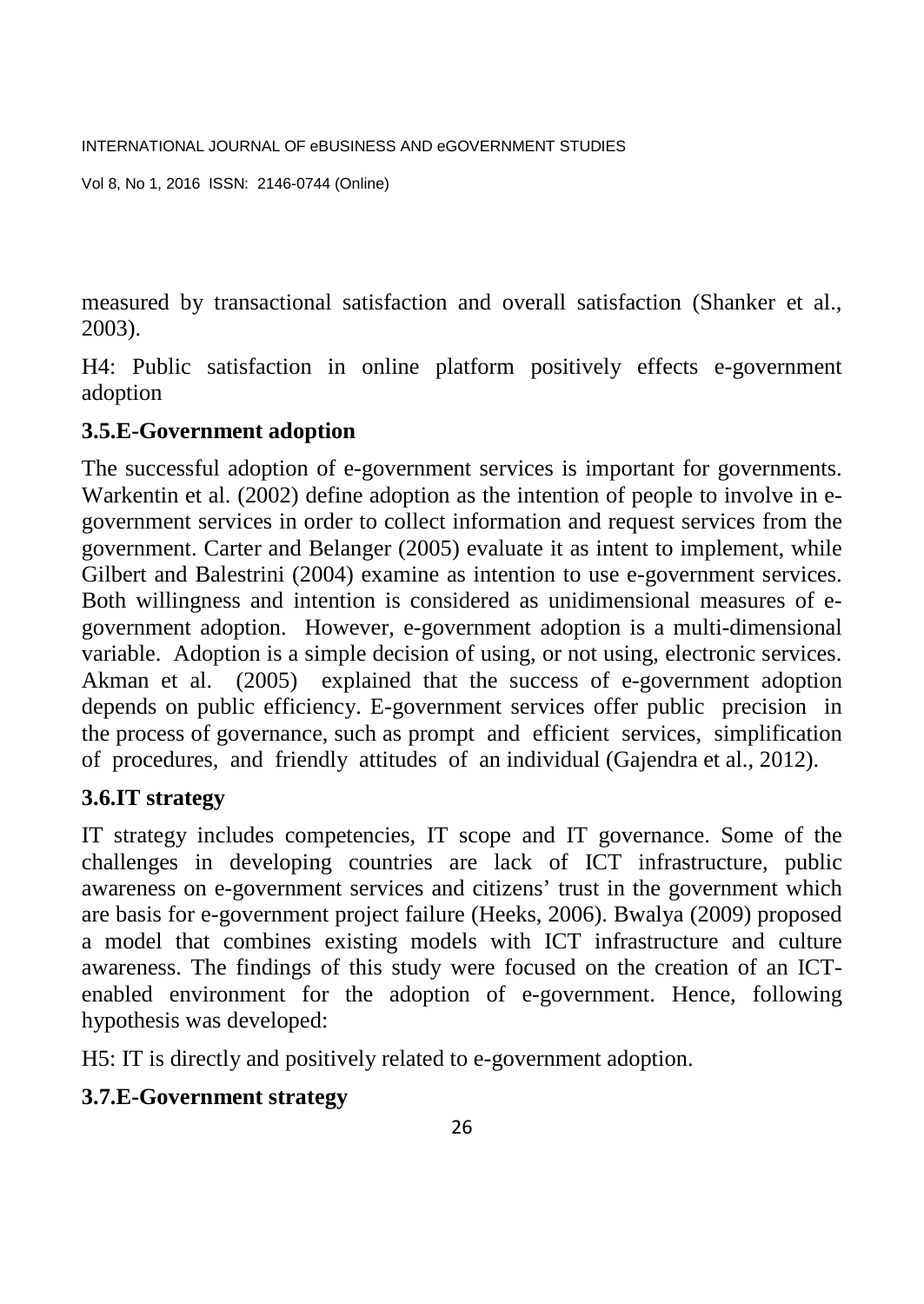Strategy-focused governments seek to formulate a plan which integrates government and e-government strategies (Irani et al., 2005). Strategic fit in government is defined as the configuration between external and internal domains that is represented by either government transformation or e-government transformation (Gilber and Balestrini, 2004). A complete framework for the evaluation of e-government projects was outlined by Esteves and Joseph (2008). Based on above argument we propose following hypothesis:

H6: E-government strategy directly influences e-government adoption in online platform.

# **4. DATA COLLECTION AND RESULTS**

Online survey was performed to collect data for this study. The questionnaire was distributed to Nepalese citizens having knowledge on e-government via e-mail along with the web link. The questionnaire consisted of 20 questions. All of the questions were closed-ended and measured on five-point Likert scale. First part of the questionnaire was related to the demographic information. Second part of the questionnaires consisted of items measuring e-government adoption, including the variables of trust, web site design, service quality, satisfaction, IT strategy and egovernment strategy. The actual sample size used for this study is 372 selected respondents which may represent attitude of Nepalese citizen towards adoption of e-government services.

72.7 percent of the participants were male while only 27.3 percent were female; 42.5 percent were aged between 20 and 30 years while 35 percent were aged between 31 and 40 years. 20-30 and 31-40 years were common. Only 2 percent of respondents who were less than 20 years in their age. The response yielded 43.8 percent graduate and 42.5 percent post-graduate participants. A total of 3.6 percent of the participants were from high school. About 12 percent of the respondents were from intermediate level. 16 percent of the respondents had an internet experience of one to three years, 22 percent had an internet experience of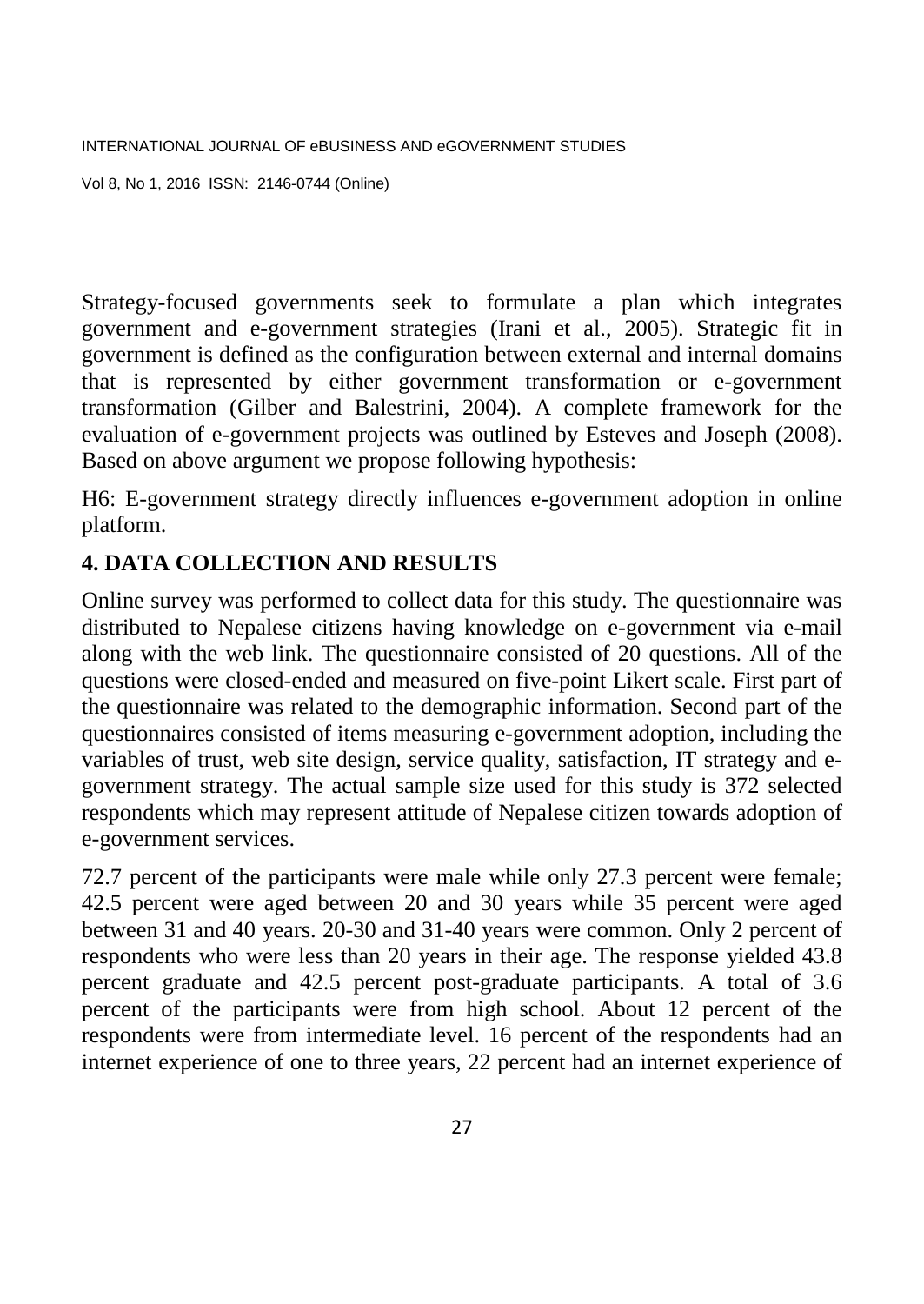four to six years, 37 percent had an experience of seven to nine years and 24 percent have an experience of more than nine years.

# **4.1. Instrument development and validation**

In preliminary stage, the survey items were pre-tested with 30 users. After that pilot test was performed with another 30 users. In order to test the reliability of scale constructs Reliability analysis was performed as suggested by Kline (1999). According to Hinton et al., (1980), the reliability factor may be divided into four parts; "excellent reliability (0.90 and above), high reliability (0.70-0.90), moderate reliability (0.50-0.70) and low reliability (0.50 and below)". The Cronbach coefficient for all the constructs is higher than 0.80. Therefore, all these constructs are found to be consistent (Kline, 1999).

## **4.2. Construct validity**

To validate the constructs factor analysis using principal component analysis (PCA) was performed. In addition, to rotate the matrix and improve the results varimax rotation method was used as suggested by Jolliffe (1986). Entire items were loaded on their expected factors. The factor loadings were generated from rotational component matrix. All items loaded above 0.40, which is the minimum recommended value in IS research (Straub et al., 2004).

#### **4.3. Research Constructs and Items**

Each construct of e-government adoption has 4 items. The total number of measurement items was 28. The constructs are trust (TR), website design (WD), service quality (SQ), satisfaction (SAT) and e-government adoption (EGA). Similarly other constructs are IT strategy (ITS) and e-government strategy (EGS). The survey item TR2, SQ3, ITS4 and EGS1 was deleted due to lower factor loading, below 0.6.

The predictor for research model, R value is 0.426,  $R^2$  value is 0.172, and adjusted  $R^2$  is 0.168. The model was emerged at p<0.001 from the analysis. It provides 42.8% of discrepancy in citizens' intention to use e-government services. The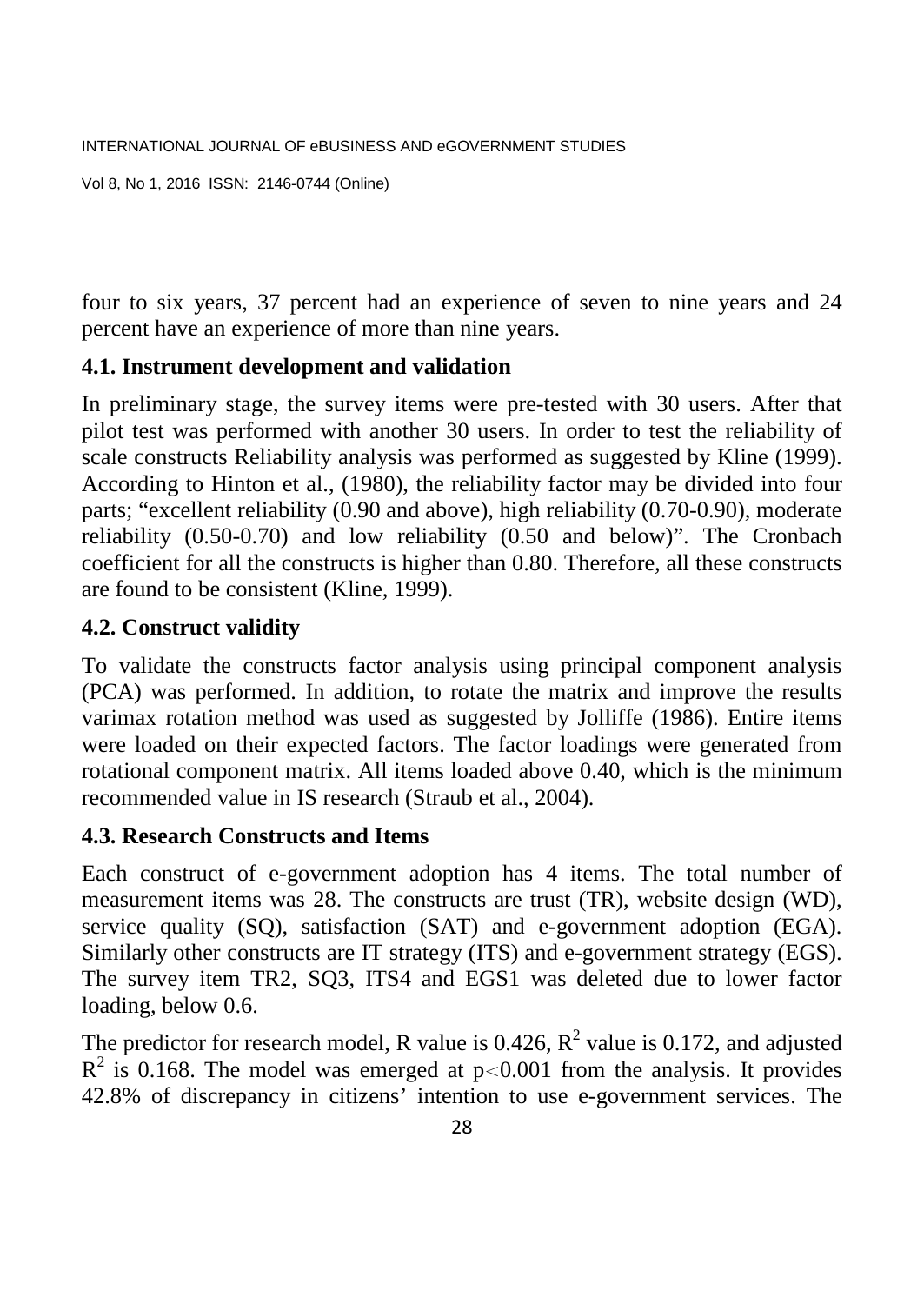result further shows that 61% people use e-government services to conduct transaction. Furthermore, 80% users use government web sites to get information electronically. These findings were matching with other e-government studies in developing countries (Kampen et al., 2005; Welch et al., 2005).

As a result, out of six, five hypotheses five were supported. Hypothesis (H1) was confirmed to show that that trust is crucial in e-government adoption. This result show that the adoption of e-government implication leads to efficient public participation (Gajendra et al. 2013). Also, the data analysis supported hypothesis (H2), which predicted that website design directly influences e-government adoption. Moreover, public intentions to engage in online government are significant predictors of their actual participation in e-government activities (Wang et al., 2005). The data did not provide support for the hypothesis (H3). For a successful e-government implementation, service quality is considered as the fundamental component (Rehman and Esichaikul, 2012). Hypothesis (H4) confirms that satisfied citizens always have positive attitude towards egovernment. This argument shows the result of Gilber and Balestrini (2004) argue that satisfaction is the trust of a loyal user and of great importance in egovernment adoption. Similarly hypotheses H5 and H6 are accepted as IT strategy and government strategy is crucial for e-government adoption. These arguments support findings of Bwalya (2009) and Belanger and Carter (2008).

#### **5. DISCUSSION**

Minimizing risk in e-government is a high concern for both researchers and practitioners. A number of organizations including both public and private are increasing investments in IT. Thus IT has become a significant tool for national development in several countries. Human knowledge and skill as well as social development have high growth through the use of IT. The developing countries have number of challenges such as poverty, disease, low literacy and low quality of life. The developed nations have been able to overcome these problems through the adoption of ITs. A number of citizens are demanding improved public services.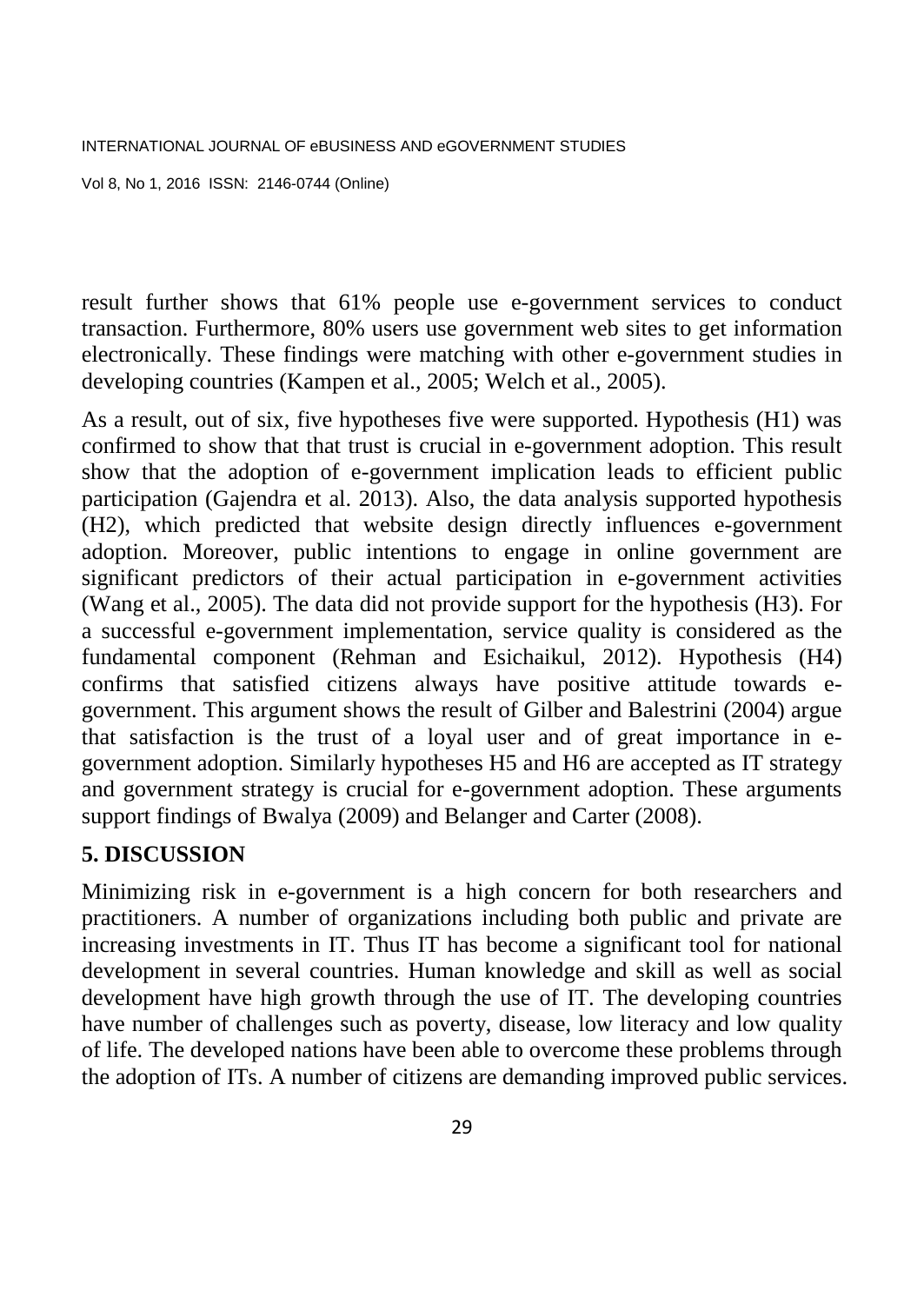This enables governments to establish new strategic initiatives. This is an evolutionary step for the survival of public sector in fast-moving and competitive environment (Moon, 2002).

The application of IT in the production and delivery of public services has become quite significant. A number of nations have developed and improved web portals to provide superior and high-quality online services. Open data and collaboration with third parties has offered governments' new vision to develop new and emerging e-government services. Besides, opportunities e-government provides for citizens to interact with public authorities can enhance transparency and increase greater public participation in democratic life. Stronger online participation through technology has the capability to improve the quality of political decisions and to increase the legitimacy of the decisions. Some comment on e-government as accompanying in a new era of democratic involvement, greater transparency and accountability; others note that governments have given low priority to technologies that enable citizens to contribute to decision-making, going for digital democracy and online participation.

Encouraging citizens to use e-government services is not an easy task. An extensive resistance to change is needed and governments make public life convenient. Public online services are thus vital for successful the public participation (Jones et al., 2007; Weerakkody and Dhillon, 2008). Public engagement is important when implementing e-government systems to transform service delivery. Citizens are considered as customers and government provides information and services to satisfy the demand of their customers (Morgeson and Mithas, 2009). If citizens are able to accomplish what they set out to perform when they are online this success should translate into greater demand for eparticipation (Carter, 2008).

The IT development falls into a broader scope of thought that proposes to use technology for development. The theoretical and practical contribution can be found in the notion of socio-economic evolution which consists of an incessant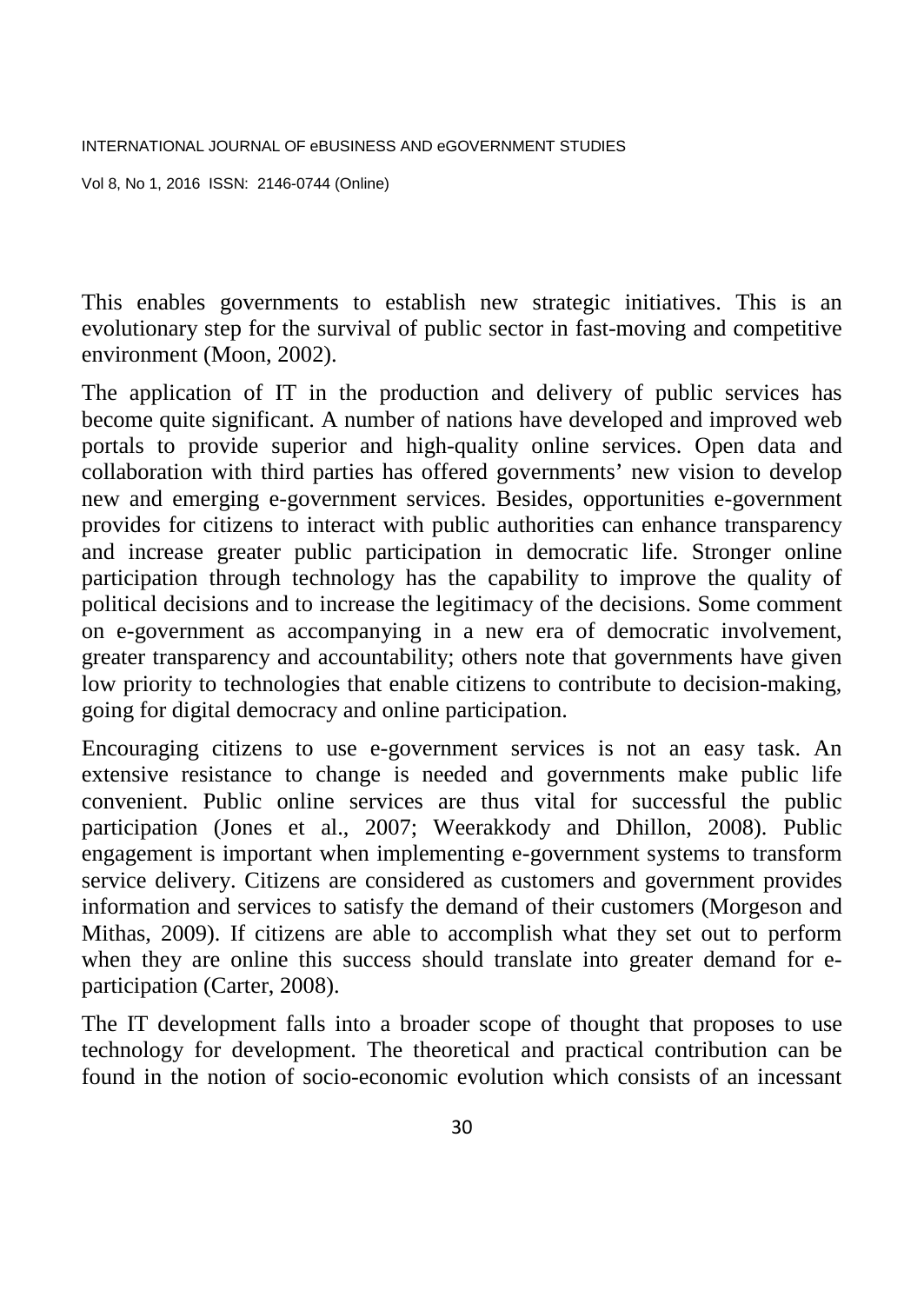process of [creative destruction](http://en.wikipedia.org/wiki/Creative_destruction) that modernizes the society as a whole, including its economic, social, cultural, and political organization. This study highlights the importance of IT as an enabling mechanism that incorporates and revolves on organizational issues.

The data used in this study were possibly biased due to self-selection of the survey participants. In order to enhance the significance of this study natural path method would be helpful. Besides this, no attempt was made to ensure the non-response bias as it was not possible to provide the survey follow-ups. Further study may make enough refinements in this study.

# **6. CONCLUSION**

The ability of people to adopt ICT is significant for economic, social and political development. The implementation of ICT requires a high level of commitment from the government and citizen. These constraints should not be allowed to discourage the benefits that will accrue to them for IT. Clear legislation, implementation guidelines and standards in terms of the technologies that are used to support e-government will need to be recognized by the respective governments, and closer collaboration will need to be established between different local agencies and central government to facilitate the smoother implementation and diffusion of e-government. Future research would be useful to develop metrics to evaluate the e-government projects in the public organizations.

# **BIBLIOGRAPHY**

Ahmad, M.O., Jouni, M. and Markku, O. (2012), "Factors influencing the adoption of e-government services in Pakistan", Proceedings of the European, Mediterranean and Middle Eastern Conference on Information Systems(EMCIS), Paper 79.

Akman, I., Yazici, A., Mishra, A. and Arifoglu, A. (2005) "E-government: a global view and an empirical evaluation of some attributes of citizens", Government Information Quarterly, Vol. 22, No. 2, pp. 239-257.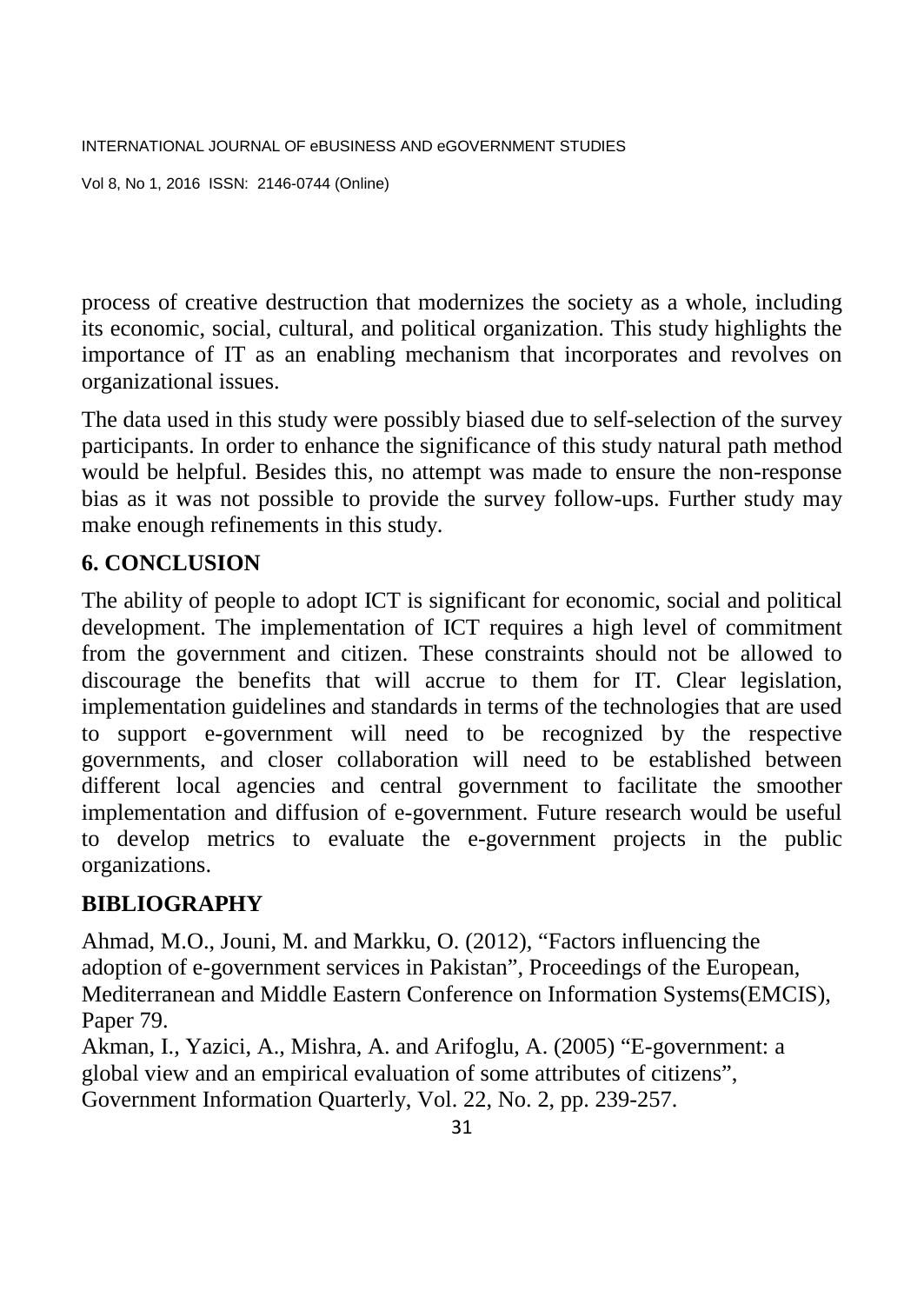Alshawi, S., Alalwany, H. and Alahmari, A. (2007), "E-government evaluation factors: citizen's perspective", in Rodenes, M. and Hackney, R. (Eds), Proceedings of European and Mediterranean Conference on Information Systems, EMCIS 2007, June, Polytechnic University of Valencia, Valencia. Aichholzer, G., & Schmutzer, R. (2000). Organizational challenges to the development of electronic government. Proceedings from 11th International Workshop on Database and Expert Systems Application, London (pp. 379−383). Alkhaleefah, M., Alkhawaldeh, M., Venkatraman, S. and Alazab, M. (2010), "Towards understanding and improving e-government strategies in Jordan", International Conference on E-Commerce, E-Business and E-Service, World Academy of Science, Engineering and Technology, No. 66, pp. 1871-1877. Alomari, M.K., Sandhu, K. and Woods, P. (2010), "Measuring social factors in egovernment adoption in the Hashemite Kingdom of Jordan", International Journal of Digit Society (IJDS), Vol. 1 No. 2, pp. 163-72. Becker, S. (2004), "A e-government visual accessibility for older adult users", Social Science Computer Review, Vol. 22 No. 1, p. 11. Belanger, F. and Carter, L. (2008), "Trust and risk in e-government adoption", The Journal of Strategic Information Systems, Vol. 17 No. 2, pp. 165-76. Bertot, J.C. and Jaeger, P.T. (2006), "User-centered e-government: challenges and benefits for government web sites", Government Information Quarterly, Vol. 23 No. 2, pp. 163-8. Bwalya, K.J. (2009), "Factors affecting adoption of e-government in Zambia", The Electronic Journal on Information Systems in Developing Countries, Vol. 38 No. 4, pp. 1-13. Burn, J. and Robins, G. (2003), "Moving towards e-government: a case study", Logistics Information Management, Vol. 16 No. 1, pp. 25-35.Coborra, C. and Navarra, D. (2005). Good Governance, Development Theory, and Aid Policy: Risks and Challenges of E-Government in Jordan, Information Technology for Development, 11(2), 141-159.

Carter, L. (2008), "E-government diffusion: a comparison of adoption constructs", Transforming Government: People, Process and Policy, Vol. 2 No. 3, pp. 147-61.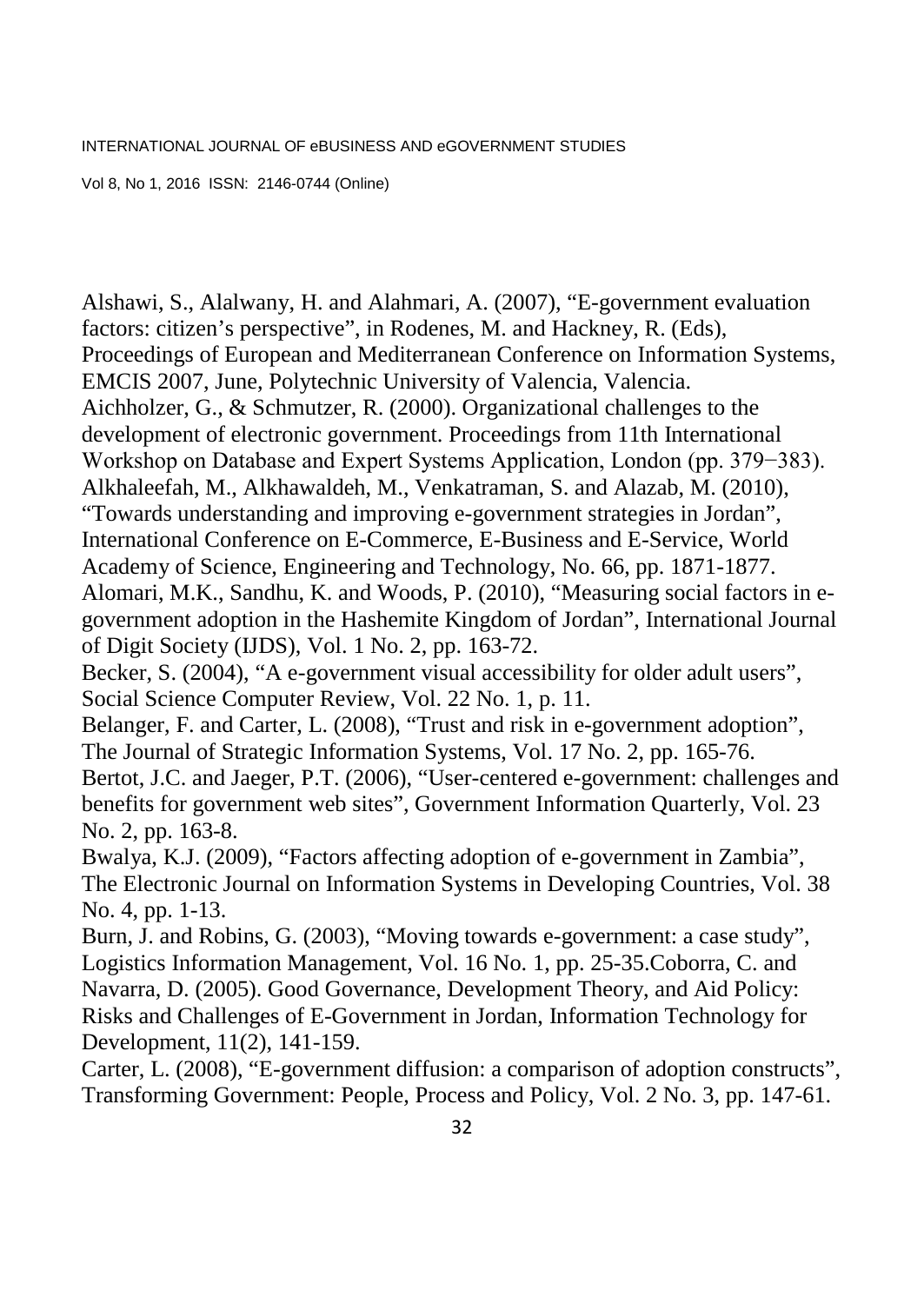Carter, L. and Be´langer, F. (2005), "The utilization of e-government services: citizen trust, innovation and acceptance factors", Information Systems Journal, Vol. 15 No. 1, p. 5.

Chang, I.C., Li, Y.-C., Hung, W.-F.and Hwang, H.-G. (2005), "An empirical study on the impact of quality antecedents on tax payers' acceptance of internet tax-filing systems", Government Information Quarterly, Vol. 22 No. 3, pp. 389- 410.

Chau, P.Y.K. and Hu, P.J.H. (2001), "Information technology acceptance by individual professionals: a model comparison approach", Decision Sciences, Vol. 32 No. 4, pp. 699-719.

Curtin, G.C., Sommer, M.H. and Vis-Sommer, V. (2004), The World of E-Government, Haworth Press, Binghamton, NY.

Davison, R.M., Wagner, C. and Ma, L. C.K. From government to e-government: a transition model.

Esteves, J. and Joseph, R.C. (2008), "A comprehensive framework for the assessment of e-government projects", Government Information Quarterly, Vol. 25, pp. 118-32

European Commission (2009), Smarter, Faster, Better e-Government, 8th e-Government Benchmark Measurement, European Commission, November, available at:

http://ec.europa.eu/information\_society/eeurope/i2010/benchmarking/index\_en.ht m (accessed 24 July 2012).

Gajendra, S. Xi, B. and Wang, Q. E-governance: Public Participation and Ethical Issues. Journal of e-Governance, 35(4), pp. 195-204, 2012.

Gil-Garcı´a, J. Ramo ´ n, & Luna-Reyes, Luis F. (2003). Towards a definition of electronic government: A comparative review. In Mendez-Vilas A., et al. (Eds.), Techno-legal aspects of information society and new economy: An overview. Extremadura, Spain : Formatex Information Society Series.

Gilbert, D., and Balestrini, P. (2004) "Barriers and benefits in the adoption of e-Government", The International Journal of Public Sector Management, 17(4), 286-301.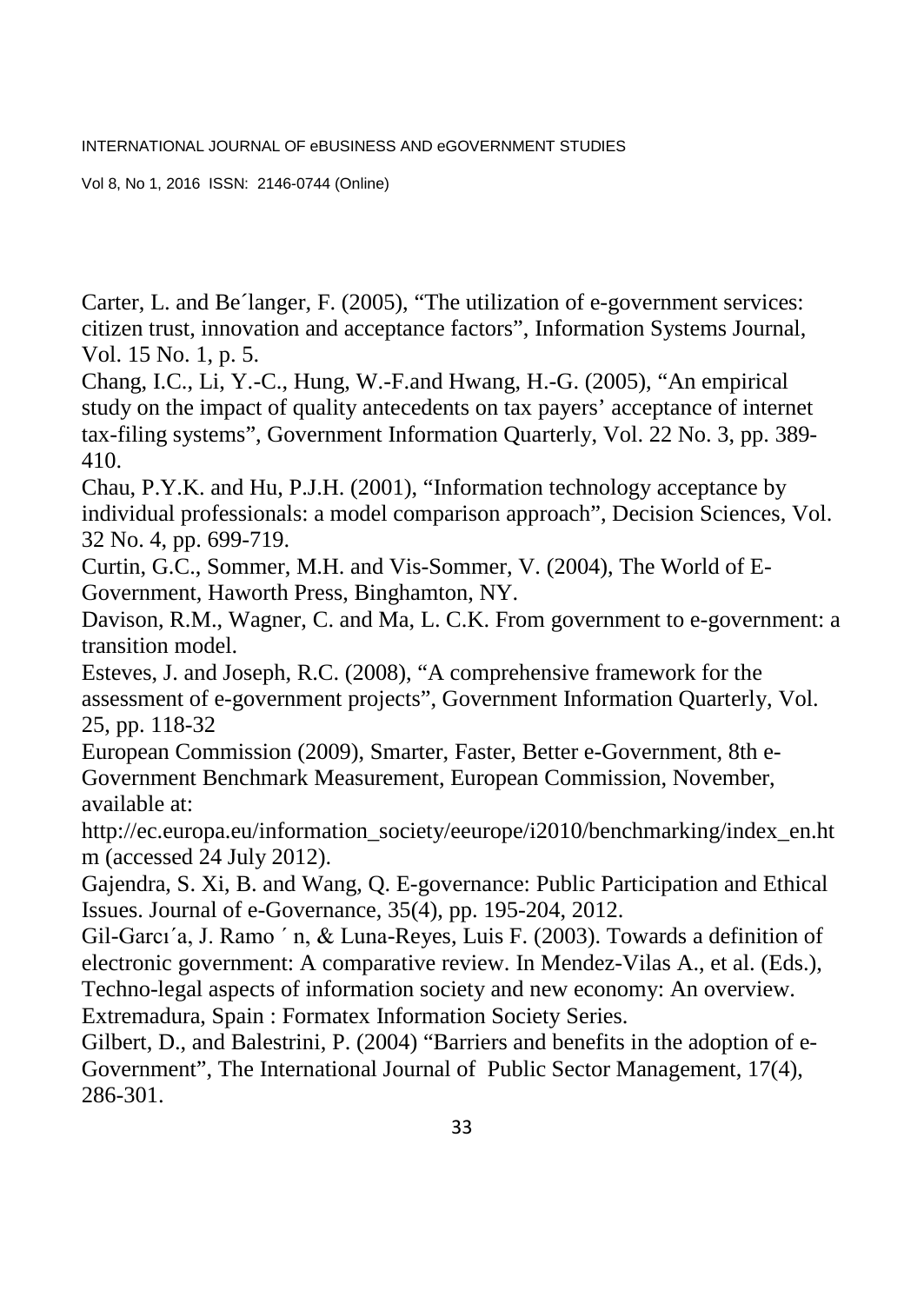Grant, G. and Chau, D. (2006) 'Developing a Generic Framework for e-Government' in Felix, B. (ed.) Advanced Topics in Global Information Management. Idea Group Inc (IGI). ISBN1591409233, 9781591409236. Heeks, R. (2006) Implementing and Managing E-Government: An International Text. ISBN 0761967923, 9780761967927. Sage Publications, London. Heeks, R.(2003). Most e-government for development projects fail : how can risks be reduced? Institute for Development Policy and Management. Manchester, UK. Heeks, R. and Bailur, S. (2007), "Analyzing e-government research: perspectives, philosophies, theories, methods, and practice", Government Information Quarterly, Vol. 24, pp. 243-65. Henriksson, A., Yi, Y., Frost, B. and Middleton, M. (2007), "Evaluation instrument for e-government websites", Electronic Government: An International Journal, Vol. 4 No. 2, pp. 204-226. Hinton, P.R., Brownlow, C., McMurray, I. and Cozens, B. (1980), SPSS Explained, Routledge, London. Irani, Z., Love, p., &Montazemi, A. (2006). Call for papers: Special issue on egovernment: Past, present and future. European Journal of Information Systems. Jaeger, P.T. (2003), "The endless wire: e-government as a global phenomenon", Government Information Quarterly, Vol. 20 No. 4, pp. 323-31. Jai Ganesh, V. and P. K. Nagarajan (2013).Science and Technology for Sustainable Development in Indian Scenario. *International Journal of Chemical Engineering and Applications, Vol. 4, No. 2, pp. 66-68.* Jolliffe, I.T. (1986), Principal Component Analysis, Springer, New York, NY. Jones, S., Hackney, R. and Irani, Z. (2007), "Towards e-government transformation: conceptualising 'citizen engagement'", Transforming Government: People, Process and Policy, Vol. 1 No. 2, pp. 145-52. Kalsi, N.S. and Kiran, R., 2012. E-governance success factors : An analysis of egovernance initiatives of ten major states of India. International Journal of Public Sector Management, Vol. 26 No. 4, 2013, pp. 320-336.

Kampen, J., Snijkers, K. and Bouckaert, G. (2005), "Public priorities concerning the development of e-government in Flanders", Social Science Computer Review,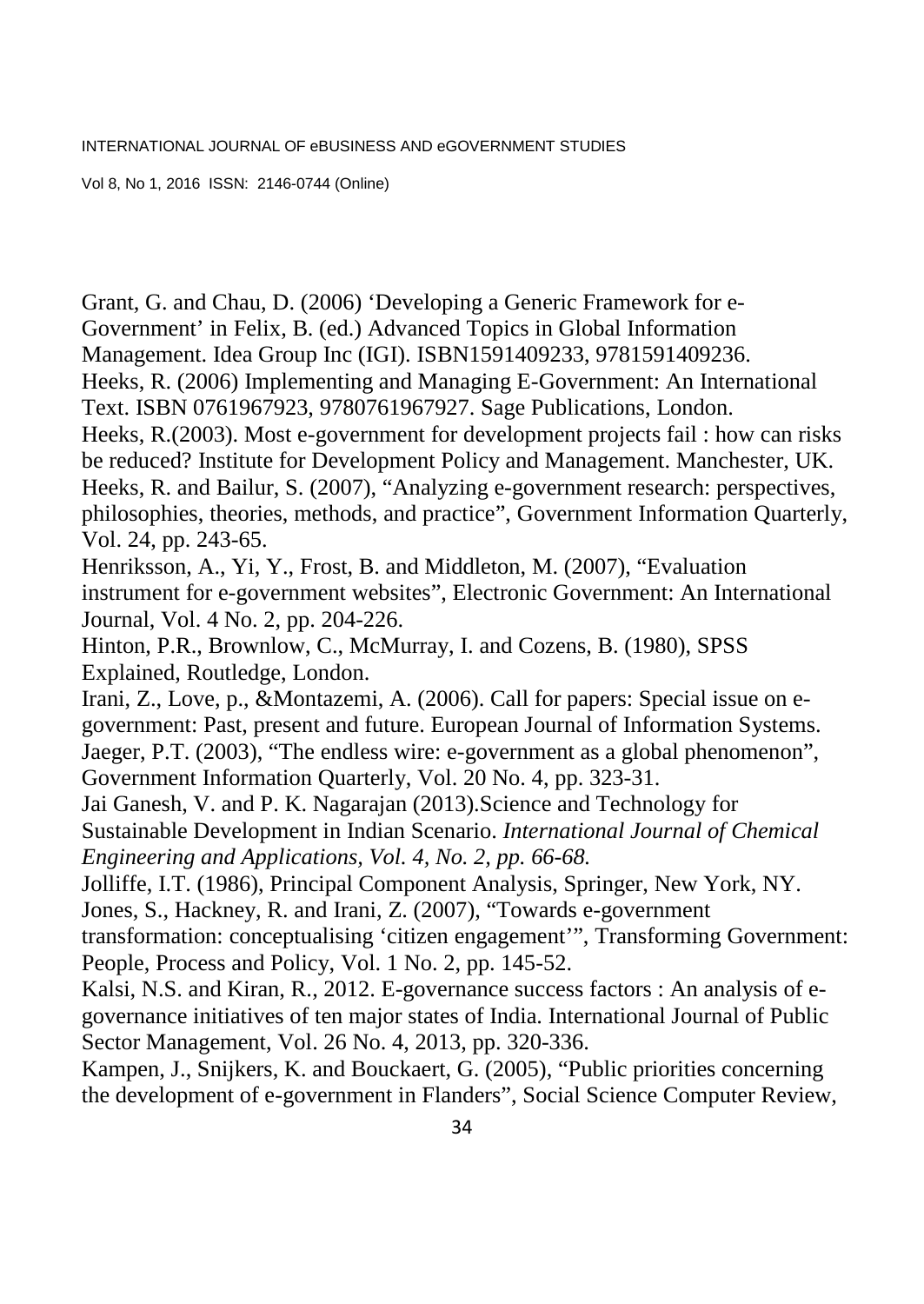Vol. 23 No. 1, pp. 136-9.

Kawalek, P., &Wastell, D. (2005). Pursuing radical transformation in information age government: Case studies using the SPRINT methodology. Journal of Global Information Management, 13,79−101.

Kline, P. (1999), TheHand book of Psychological Testing, Routledge, London. Krishnan, S. and Thompson, T. (2011), "Engaging citizens in managing electronic government service quality: a country-level analysis", Proceedings of the International Conference on Information Systems, Shanghai, China, Paper 6. Kumar, V., Mukerji, B., Butt, I. and Persaud, A. (2007), "Factors for successful egovernment adoption: a conceptual framework",Electronic Journal of e-

Government, Vol.5No.1, pp.63-76

Landsbergen, D. and Wolken, G. (2001), "Realizing the promise: government information systems and the fourthgeneration of information technology", Public Administration Review, Vol. 61 No. 2, pp. 206-20.

Lee, H., Irani, Z., Osman, I˙.H., Balcı, A., O zkan, S., Lee, H. and Medeni, T. (2008), "Research note: toward a reference process model for citizen-oriented evaluation of eGovernment services", Transforming Government: People, Process and Policy, Vol. 2 No. 4, pp. 297-310.

Lee, J. and Kim, J. (2007), "Grounded theory analysis of e-government initiatives: exploring perceptions of government authorities", Government Information Quarterly, Vol. 24, pp. 137-47.

Loesch Ch. W. (2012). ICT Trends and Scenarios Reflected in IDIMT Conferences 2012*,* 20 Years of IDIMT Conferences Looking Back proceedings, SEA Publications, 253 s. ISBN 978-3-902457-35-6.

Martin, N.J. and Rice, J.L. (2010), "Building better government IT: understanding community beliefs and attitudes toward smart card technologies", Behaviour & Information Technology, Vol. 29 No. 4, pp. 433-44

Mofleh, S. and Wanous, M. (2008), "Understanding factors influencing citizens adoption of e-government services in the developing world: Jordan as a case study", Journal of Computer Science, Vol. 7 No. 2, pp. 1-11.

Mohammad M.F. Khasawneh, Huda BtHj. Ibrahim (2008). Toward An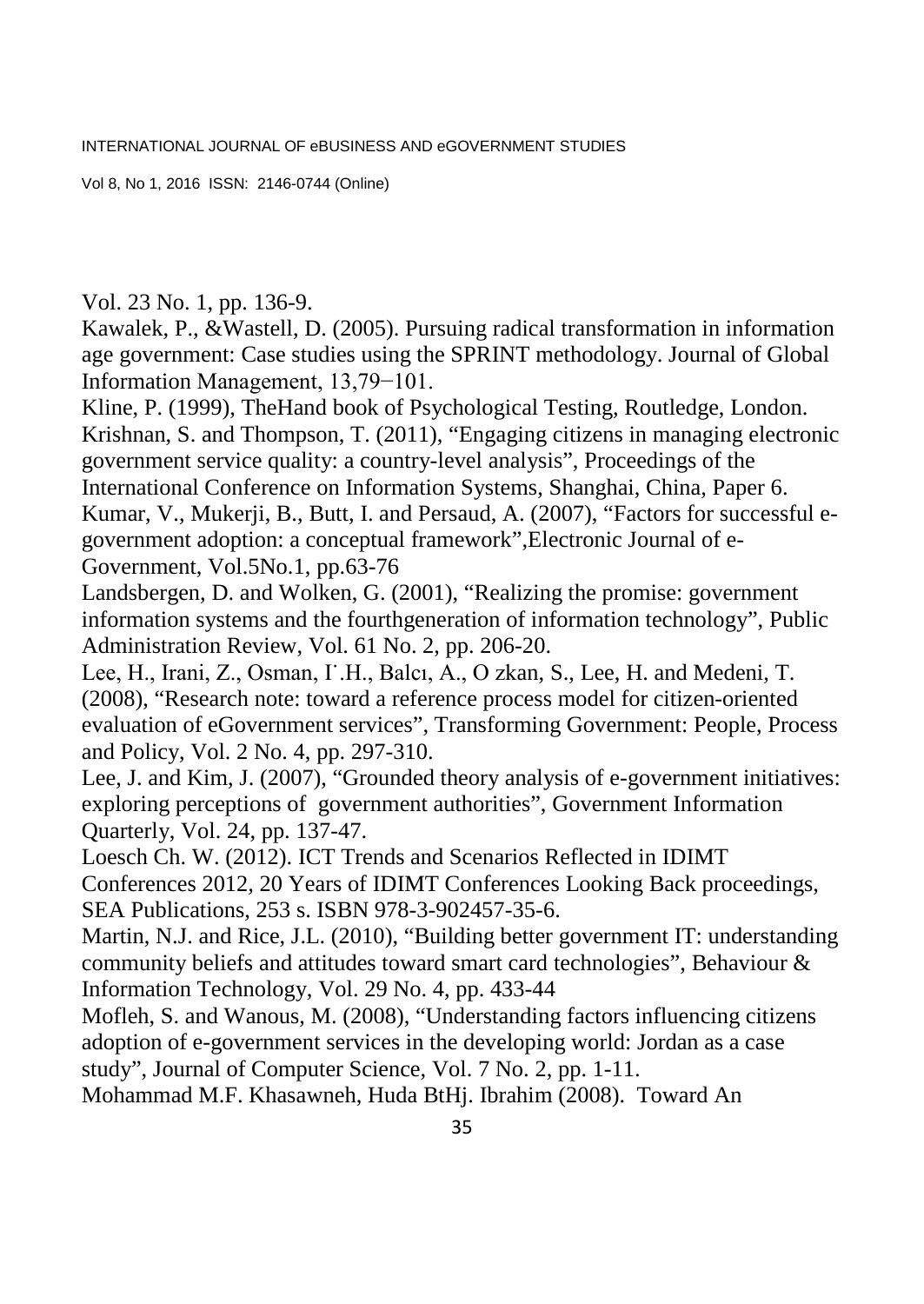Information and Communication Technology Development in Developing Countries, Communications of the IBIMA, Volume 4, pp. 135-140.

Moon, M., & Bretschneider, S. (2002). Does the perception of red tape constrain IT innovativeness in organizations? Unexpected results from simultaneous equation model and implications. Journal of Public Administration Research and Theory, 11(3), 327−352.

Morgeson, F. and Mithas, S. (2009), "Does e-government measure up to ebusiness? Comparing end user perceptions of US federal government and ebusiness websites", Public Administration Review, Vol. 69 No. 4, pp. 740-52. OECD (2011), "E-government project, towards indicators for benchmarking government ICT: issues paper", OECD, Paris, December.

Parasuraman, A., Zeithaml, V.A. and Berry, L.L. (1988), "SERVQUAL: a multiple item scale for measuring consumer perceptions of service quality", *Journal of Retailing*, Vol. 64 No. 1, pp. 12-40.

Rabaiah, A, and Vandijck, E. (2009). "A Strategic Framework of e-Government: Generic and Best Practice Electronic Journal of e-Government Vol. 7, No. 3,pp.241 - 258.

Reichheld, F. F., Markey, R. G., and Hopton, C. (2000) "E-customer loyalty – applying the traditional rules of business for online success", *European Business Journal*, Vol. 12, No. 4, pp. 173-179.

Rehman, M., Esichaikul, V. and Kamal, M.M. (2012), "Factors influencing egovernment adoption in Pakistan", Transforming Government: People, *Process and Policy*, Vol. 6 No. 3, pp. 258-282.

Riley, T.B. (2007), "Strategies for the effective implementation of e-government projects", *Journal of Business and Public Policy*, Vol. 1 No. 1, pp. 1-11.

Rotchanakitumnuai, S. (2010), "Tacitknowledge sharing for good governance of E-Government procurement", paper presented at The Tenth International

Conference on Electronic Business, Shanghai, China, December 1-4.

Runardotter, M. (2007), "Information technology, archives and archivists – and long-term digital preservation",Arkiv, samha¨lleochforskning, No. 2, pp. 26-41. Sang, S. and Lee, J.-D. (2009), "A conceptual model of e-government acceptance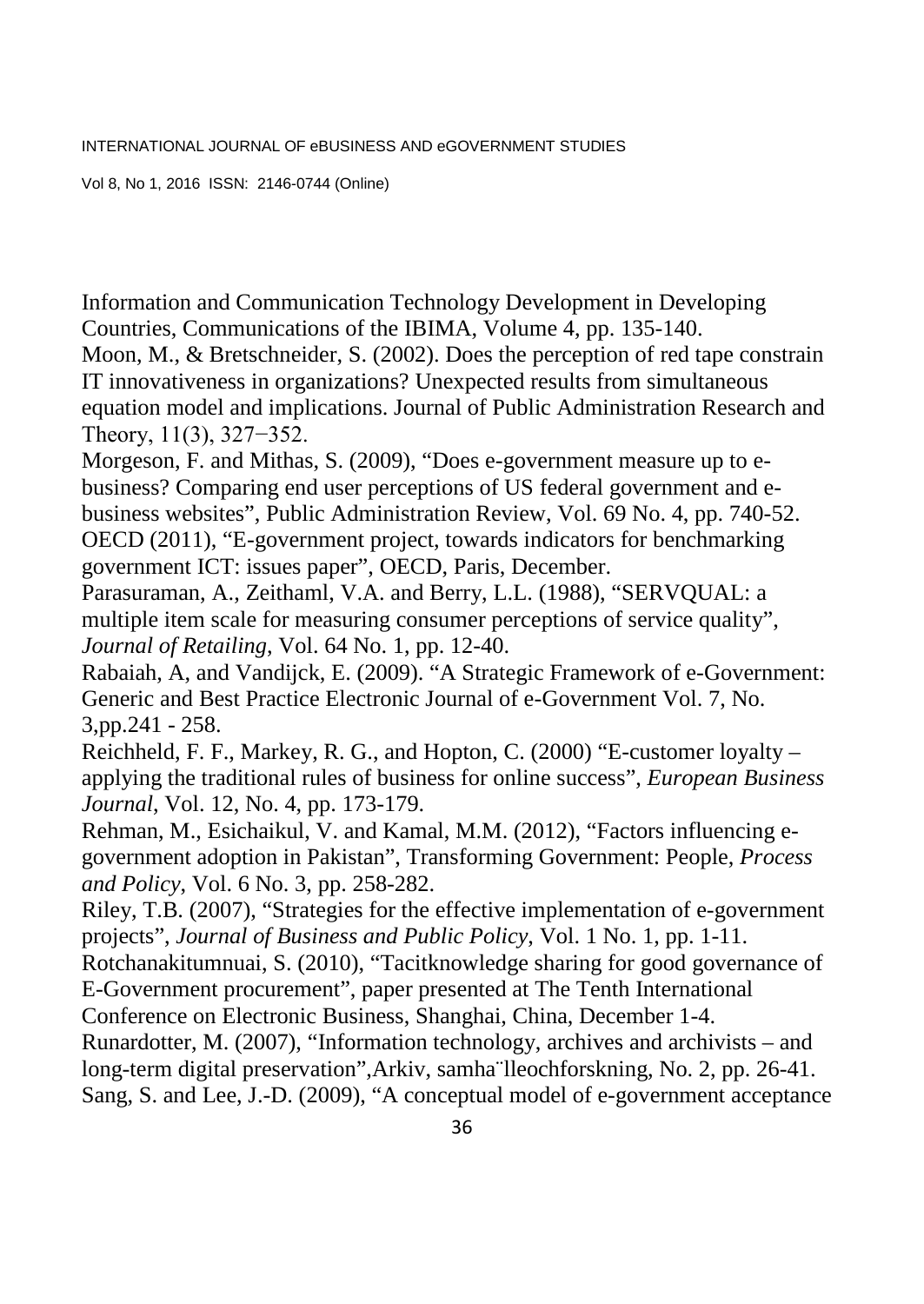in public sector", Proceedings of the 3rd International Conference on Digital Society.

Shareef, M.A., Kumar, V., Kumar, U. and Hasin, A.A. (2009), "Diffusion of innovation and capability theory in the context of e-government", in Dwivedi, Y.K., Lal, B., Williams, M.D., Schneberger, S.L. and Wade, M. (Eds), Handbook of Research on Contemporary Theoretical Models in Information Systems, IGI Global Publications, Hershey, PA, pp. 193-211.

Shankar, V., Smith, A. K., and Rangaswamy, A. (2003) "Customer satisfaction and loyalty in online and offline environments", *Journal of Research in Marketing*, Vol. 20, pp. 153-75.

Smith, A.G. (2001), "Applying evaluation criteria to New Zealand government websites", *International Journal of Information Management*, Vol. 21 No. 2, pp. 137-49.

Srivastava, S.C., 2011. Is e-government providing the promised returns? A value framework for assessing e-government impact. Vol. 5 No. 2, 2011, pp. 107-113. Stiftung, B. (2002), Balanced E-government: E-government – Connecting Efficient Administration and Responsive Democracy: A Study by the Bertelsmann Foundation, Bertelsmann Stiftung, Hamilton.

Straub, D.W., Boudreau, M.C. and Gefen, D. (2004), "Validation guidelines for IS positivistresearch", *Communication Association Information Systems*, Vol. 13, pp. 380-427.

Sureshchander, G. S., Chandrasekharan, R., and Anantharaman, R. N. (2002) "The relationship between service quality and customer satisfaction - a factor specific approach", *Journal of Services Marketing,*Vol. 16, No. 4, pp. 363-379. Tan, C.-W., Benbasat, I. and Cenfetelli, R. (2010), "Understanding the antecedents and consequences of e-government service quality: transactional frequency as a moderator of citizens' quality perceptions", Proceedings of the European Conference on Information Systems(ECIS), Pretoria, South Africa, Paper 115.

Tan, C., Pan, S., & Lim, E. (2005). Managing stakeholder interests in egovernment implementation: Lessons learned from a Singapore e-government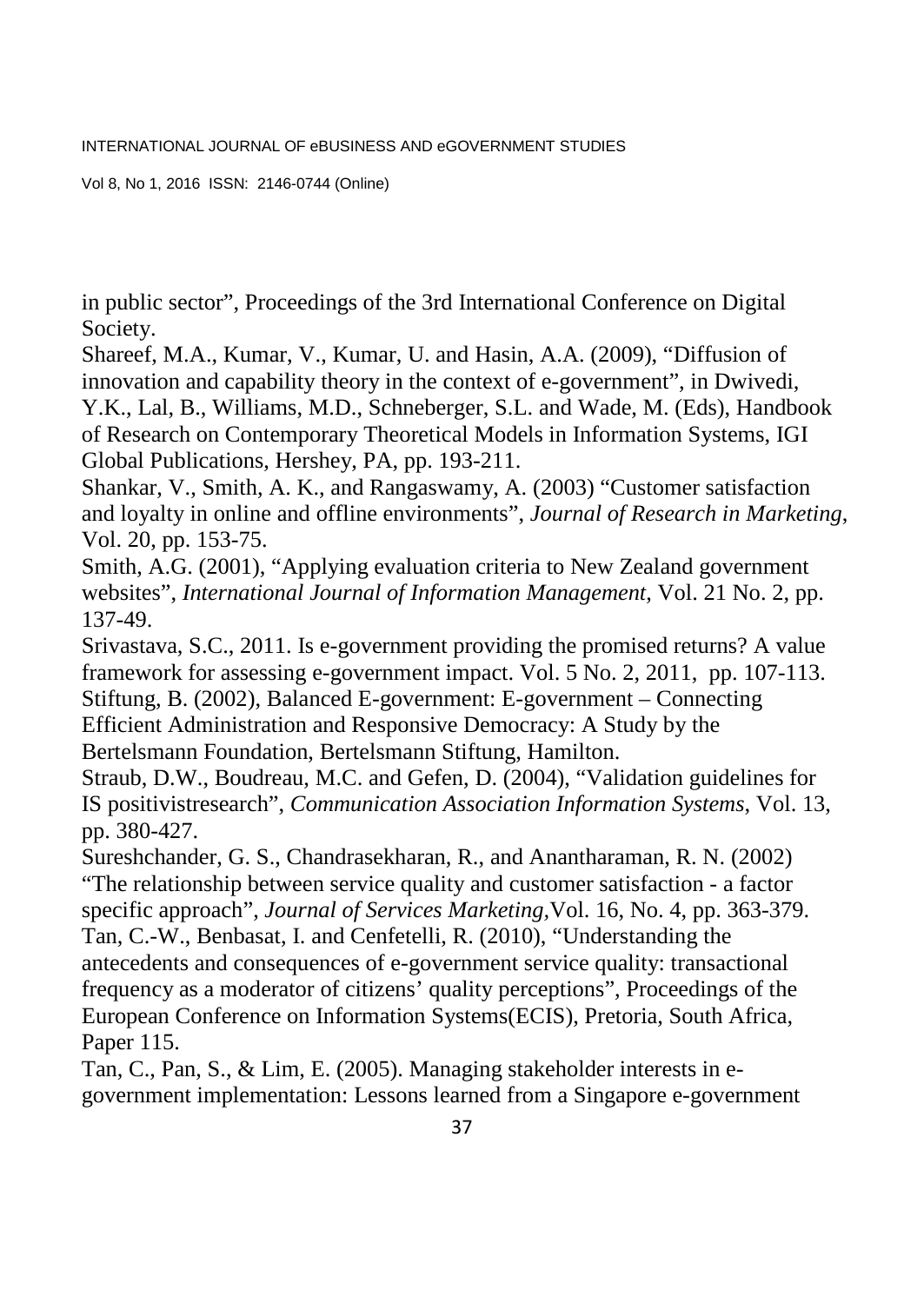INTERNATIONAL JOURNAL OF eBUSINESS AND eGOVERNMENT STUDIES

Vol 8, No 1, 2016 ISSN: 2146-0744 (Online)

project. *Journal of Global Information Management*, Vol. 3, No. 1, pp. 31−53. United Nations (2013), United Nations e-Government Survey 2013: Leveraging E-government at a Time of Financial and Economic Crisis, United Nations, New York, NY.

UN (2012),E-government Survey, E-government for People, United Nation, New York, NY.

Venkatesh, V., Sykes, T.A. and Xiaojun, Z. (2011), "Just what the doctor ordered: arevised UTAUT for EMR system adoption and use by doctors", System

Sciences(HICSS), 44th Hawaii International Conference, pp. 1-10.

Venkatesh, V., Morris, M.G., Davis, G.B. and Davis, F.D. (2003), "User acceptance of information technology: toward a unifiedview", *MIS Quarterly*, Vol. 27 No. 3, pp. 425-78.

Wang, H.C. and Doong, H.S. (2010), "Does government effort or citizen word-ofmouth determine e-Government service diffusion?", *Behaviour & Information Technology*, Vol. 29 No. 4, pp. 415-22.

Wang, L., Bretschneider, S. and Gant, J. (2005), "Evaluation web-based egovernment services with a citizen-centric approach", paper presented at the 38th Hawaii International Conference on System Sciences, Big Island, HI, January 3-6. Warkentin, M., Gefen, D., Pavlou, P.A. and Rose, G.M. (2002) 'Encouraging citizen adoption of e-government by building trust', *Electronic Markets*, Vol. 12, No. 3, pp. 157-162.

Weerakkody, V. and Dhillon, G. (2008), "Moving from e-governmentgovernment: a study of process reengineering challenges in a UK local authority context",*International Journal of Electronic Government Research*, Vol. 4 No. 4, pp. 1-16.

Welch, E.W., Hinnant, C.C. and Moon, M.J. (2005), "Linkingcitizen satisfaction with e-government and trust in government*",Journal of Public Administration Research and Theory*, Vol. 15 No. 3, pp. 371-91.

Yildiz, M. (2007), "E-government research: reviewing the literature, limitations, and ways forward", *Government Information Quarterly*, Vol. 24, pp. 646-65. Ying, J. (2010), "The application of BSC in China's e-government performance